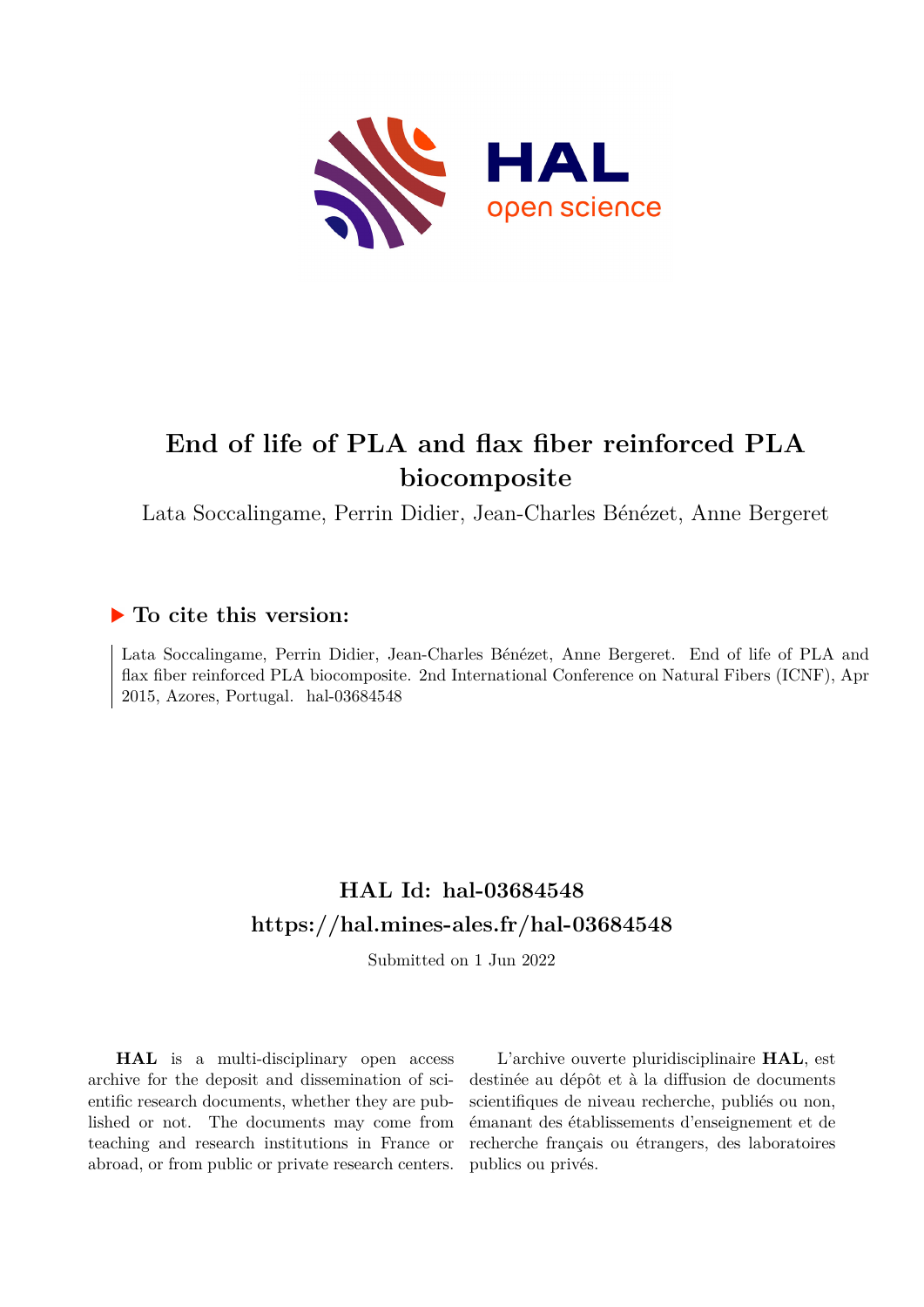## **END OF LIFE OF PLA AND FLAX FIBER REINFORCED PLA BIOCOMPOSITE**

**Lata Soccalingame<sup>1</sup> , Didier Perrin<sup>1</sup> , Jean-Charles Bénézet<sup>1</sup> , Anne Bergeret1 (\*)**

<sup>1</sup> C2MA, Ecole des Mines d'Alès, 6 Avenue de Clavières, 30319 Alès Cedex, France (\*)*Email:* [anne.bergeret@mines-ales.fr](mailto:anne.bergeret@mines-ales.fr)

#### **ABSTRACT**

This work aims to investigate the impact of artificial and natural weathering on the end of life of polylactic acid and flax fiber reinforced polylactic acid composite. The studied end-of-life scenarios are reprocessing, composting and incineration. Numerous characterization test results lead to understand the degradation behaviors involved through weathering and end-oflife treatments.

#### **INTRODUCTION**

With the ever-growing use of PLA and PLA biocomposites, their end-of-life issue is expected to get larger and increasingly difficult and expensive. Thus efficient waste management solutions are necessary. Although PLA is a compostable material, which would significantly reduce its waste issue, the knowledge about the material recycling and changes in the properties of PLA upon its multiple processing cycles is a relevant topic. Incineration is also a substantial end-of-life treatment.

Reprocessing usually involves mechanical and thermal degradation of both the matrix and the reinforcement. Several works highlighted PLA chain scission and natural fiber damage caused by multiple reprocessing cycles. Numerous papers reported good biodegradability of neat PLA and PLA biocomposites under composting conditions. Incineration is the most common PLA waste treatment nowadays as it enables to reduce efficiently the waste amount.

Moreover PLA and PLA/natural fiber biocomposite are well known to be sensitive to weathering. Thus, this work proposes to investigate the impact of an artificial humidity weathering or a natural climatic weathering on the end of life of PLA and PLA/flax composite by reprocessing, composting and energy recovery (incineration).

#### **RESULTS AND CONCLUSIONS**

The results from the flexural tests are shown in Fig. 1. Yield strength and deformation at yield were measured on PLA and PLA/flax compression molded samples after different combination of degrading conditions such as reprocessing and humidity weathering. The reprocessing cycles (C3) induce a strong decrease of neat PLA properties due to chain scission degradation. On the contrary, the PLA/flax composite exhibits no significant degradation. The humidity weathering (WC1) causes a significant drop of mechanical properties due to hydrolysis degradation by chain scission. Weathering is much more detrimental than reprocessing under these specific conditions. The reprocessing of weathered samples leads to a recovery of flexural properties of neat PLA thanks to macromolecular